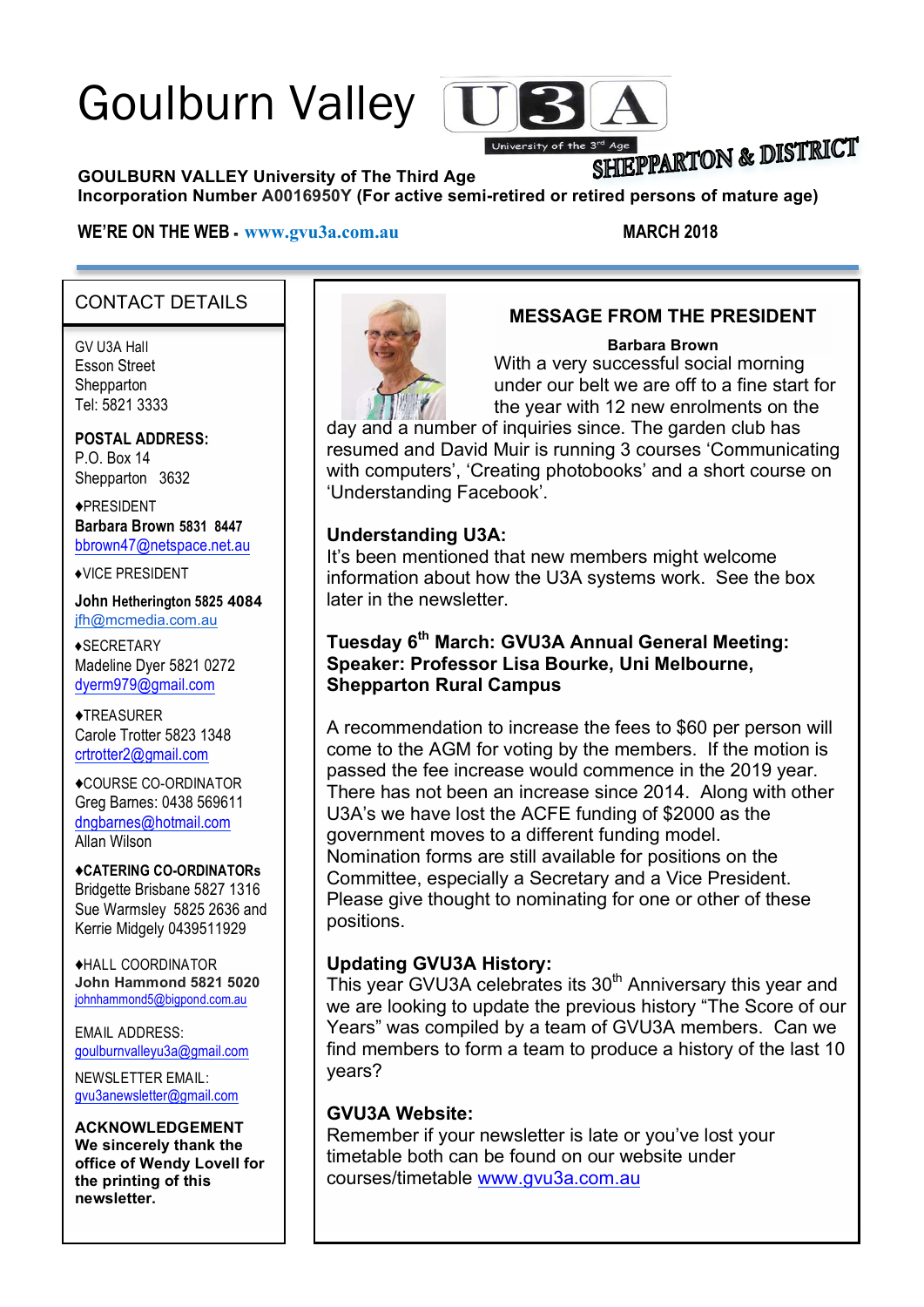#### **MESSAGE FROM THE PRESIDENT (cont.)**

#### **Social Morning: Tuesday 3rd April at 10am**

Guest Speaker: Kim O'Keeffe, Mayor of the City of Greater Shepparton. **Memberships:**

A reminder that memberships are due now.

**Course facilitator for Singing for Pleasure:** A music/singing teacher is still needed. If you know of anyone please let Greg Barnes know on 0438 569611

#### **Information for new and continuing members**

Our foyer is actually a hive of activity rather than a place to walk through.

**Sign In Book:** Always remember to sign in for your class. The book is on the lectern to the right. This is important should there be an emergency requiring evacuation. It also helps with compile accurate statistics useful if applying for grants.

**Need a name badge** – sign on the list on the table on the left-hand side as you come in. Name badges will be completed and placed alphabetically in the stand behind. **Note:** a reminder to current members to pick up badges that are currently in the stand.

Please take your badges and leave them in the car so they are available to wear to classes as the table area is crowded.

There is a holder on the left-hand side above the cupboard if you wish to leave a message.

Payment of monies and completed forms for membership or trips should be placed in an envelope with your name and the activity it is for in the locked post box near the office door in the carpeted room (known as Room 2).

Members pay 50 cents for tea, coffee, a biscuit when they attend courses. Please place used items in the dishwasher. At the end of the cycle please empty the dishwasher so the process can begin again.

At each social morning we pay \$2-50 for an elaborate morning tea.

**Newsletters** – GVU3A has a monthly newsletter and there are boxes on the righthand side of the foyer. With the increase in postage costs and slow mail deliveries you are encouraged to receive the newsletter by email. If you don't have email or for other reasons prefer a printed copy please try to pick it up when you are at U3A. Newsletters are left at the hall for a week before they are mailed to members.

Last minute changes are on a whiteboard inside the front door as you come in. Lost property is in a box on the left near the front door.

We have a library area with plenty of books to borrow, read and then return to the alphabetical shelves.

DVDs are also available for borrowing. Fill in the details in the note book kept next to the DVDs.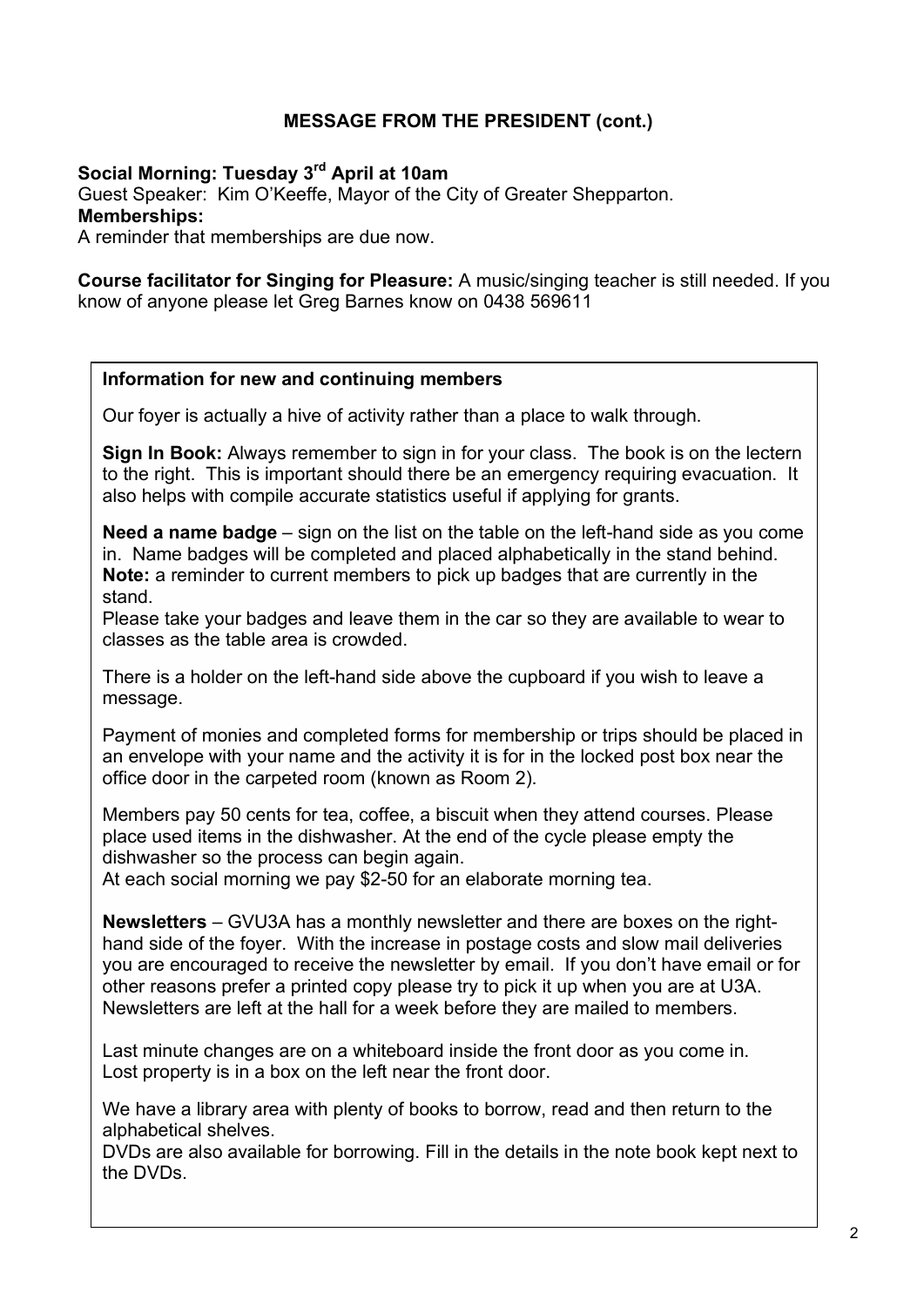#### **WRITING4PLEASURE:**

We are going from strength to strength already this year. We have welcomed new members and there are still core members who remain with us and are very enthusiastic. Now is the time to join if you have an inclination toward writing either family history, fiction or miscellaneous short stories. We make everyone welcome.

Our book for 2017 is in print and there is some very good reading in it. It is a limited edition but there are a few copies left. The price is 'a steal' at \$15 dollars each.

Our next meeting will be on 15<sup>th</sup> March. The topics to choose from will be- 'Free Time' or 'Parenting Forever.' I'm sure we all have something to say on either, or both, of these topics!!

We meet on the third Thursday of the month, 1pm to 3.30.

Mary Heneghan. 58316997, or Mobile; 0400573985.

#### **SCIENCE MATTERS**

1.30pm Monday March 19

What would you choose? To win \$900 for sure or take a 90% chance to win \$1000?

These are the sorts of questions that are asked by research psychologists to tease out the way people make economic decisions under risk. These have large impacts for the choices people make about money matters, from entering lotteries, accepting settlements in law suits, to buying insurance and cutting losses on share purchases. Gains are viewed very differently to losses.

In this talk we will follow the outcomes and their implications as outlined by Daniel Kahneman in his book 'Thinking Fast and Slow'. Our intuitions often lead us astray.

Allan Wilson 5822 1474

# **IPAD AND IPHONE USERS**

iPad sessions started this month on Friday afternoons from 1.30pm, in the mean time we have a group of advanced iPad users, with a few open places.

We aim to start a Beginners iPad group on Friday afternoons from 2.30pm. The beginners group will familiarise you with the iPads various functions and buttons. We cover email, internet, text, photos, settings and much more, both advanced and beginners sessions are based on what You want to learn.

iPhones have the same functionalities as iPads, we include iPhones in our sessions!

Contact: Kiki Passenheim 0468 487 555

### **LUNCH GROUP**

This very social group meets every Monday for lunch at 12 noon. The venues change week by week and are always advertised in the newsletter. On March 5th we meet at the Sherbourne Hotel, on Monday 12th we meet at the Peppermill Hotel, on March 19th we meet at the Shepparton Club and on March 26th at Cellar 47. Any U3A member is welcome to join us. We look forward to meeting new members to the group. Contact Gail on 58211315 if you would like more information.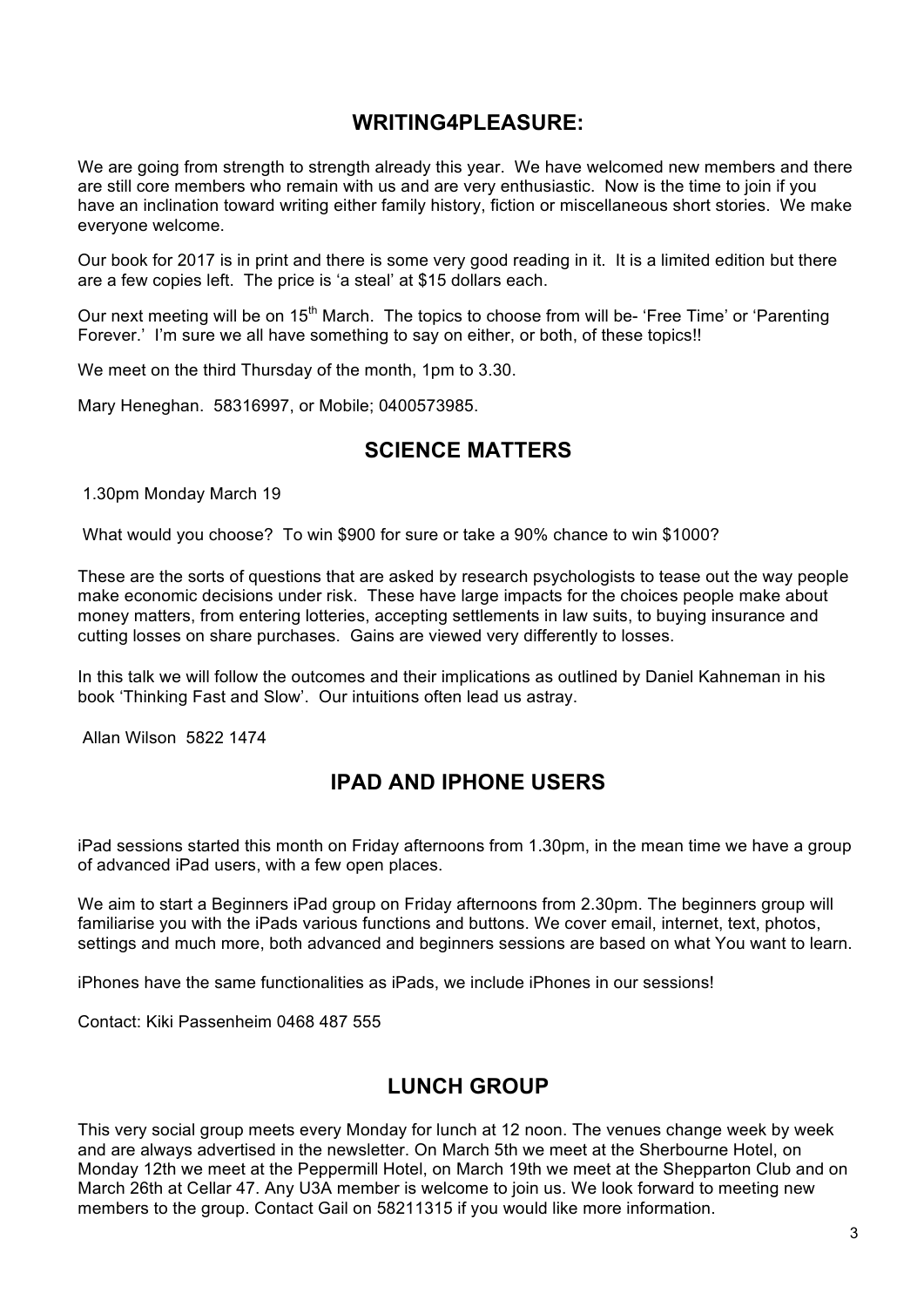# **WALK AND TALK**

On Wednesday March 14 Beris and Denise will lead us on an *easy* local walk with a start of 8am.. to catch the birds.

Please meet at the U3A Car park at 8am, or you can go direct to 26,The Boulevard by 8.15am - there will be a flag out on the road.

Please bring water to carry, Morning Tea and Lunch to share. We will be following the Goulburn River in North Shepparton with Marg Clarke our bird expert, walking with the birds and wildlife on the various forest tracks. After stopping off for morning tea at No.26 we will continue with a River Connect guided tour of the Boulevard Bush Reserve before enjoying our lunch back at No.26. Do come and join us for lots of fun and an update on your local knowledge and history.

Our February walk was led by Bev and Tony Palma when we walked at Kinnairds Wetland, Numurkah on a cool and windy day when there wasn't much water about but beautiful trees as you can see in Marg Clarke's photo. After the walk, there was a round trip by car to Strathmerton and back to the Numurkah Bakery for lunch. A good day out. Thanks Bev and Tony

We are always keen to welcome new people to join our group so we hope to see you in March.

Christine Wilson, Co-ordinator 5822 1474 0428 399 648



# **ITALIAN**

**WANTED**: 2 copies of the Italian Text book *Ci siamo* for new members of the Introduction to Italian Language class.

If anyone happens to have a copy of this book or knows of an ex High School student who has one that they no longer need, please contact me and we will be very grateful. Our class has doubled in size this year!

Christine Wilson 5822 1474 0428 399 648.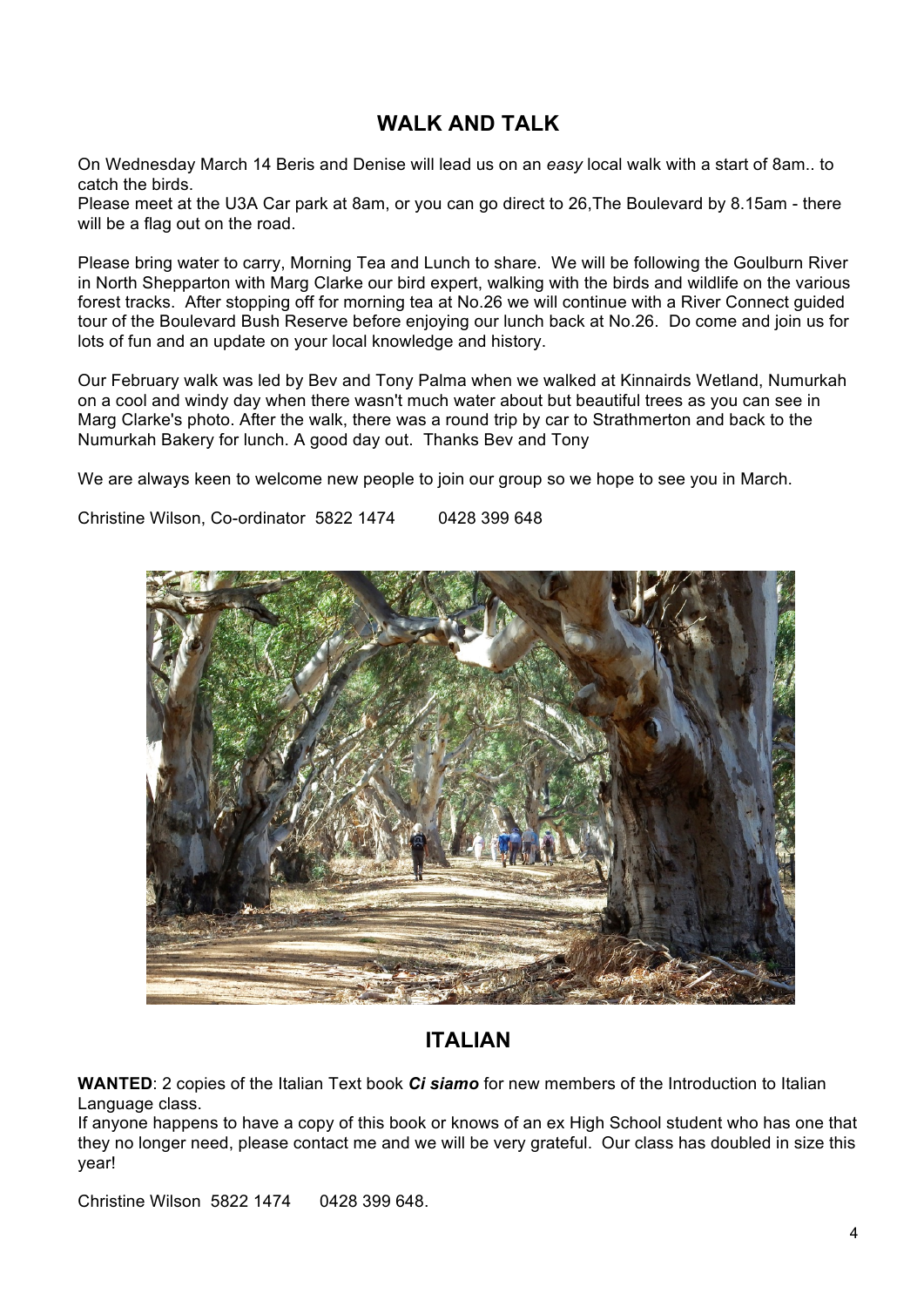### **COMMUNITY REWARDS PROGRAM**

Members of U3A (or their family members) who shop at Fairleys IGA in Numurkah Road have the opportunity to support U3A by joining the Community Rewards Program. This in entirely voluntary. Go to the Information Desk and ask for a key tag, fill in the form and then show your tag at the cash register every time you shop. Points automatically get allocated to U3A and at the end of the year the group receives a cheque which is spent on improving facilities at the hall. Have a look at the large cheque on the wall in the main hall the next time you are there. We receive around \$600 a year which is very nice. For further information ring Gail on 58211315.

### **INDUSTRY TOUR.**

Wednesday 21st March 10.00 am. COGS Depot, Doyles Road, Shepparton. That is the complex at the end of a long driveway on the left just south of the large new roundabout at the intersection of the Midland Highway and Doyles Rd. Drive yourself; there is ample parking on site. If you need a lift please contact me. Wear closed shoes and please arrive promptly at 9.55. The tour will end at approx. 11.30 - noon. No charge. An opportunity to see something of what your rates buy.

John Hetherington mrifh@me.com [note new address] 0419 319 S339

### **COURSE CO-ORDINATORS**

We are off to a flying start this year with class sizes increasing in News and Current Affairs, Dance and Learn, History, Socrates café, Italian, French, Monday Lunch club and Strength and Balance.

Bill O'Hare is keen to get the **Astronom**y classes going again. The plan is to show some of the many excellent DVDs on this subject on our big silver screen in the hall. If you would be interested in these classes phone Bill on 5831 7721.

Nigel (science teacher at Notre Dame and ex geologist) and Belinda Liggins have been to Canada and Alaska. They will be showing and explaining various geological features and general information about this trip to the **Earth Science** (Geology) class on Friday February 23rd at 10.00 am. If you are free, come along and have a look, you will be most welcome.

# **30TH ANNIVERSARY**

As you probably know this year is GVU3A's  $30<sup>th</sup>$  anniversary.

For our 20<sup>th</sup> anniversary there was an historical booklet produced about the previous 20 years of GVU3A (1988 to 2008) which included its genesis, growth and life before and after acquiring our hall. There were photographs, stories and facts about the Course Leaders, members, and administration staff. The book was called "The Score of Our Years".

We thought we should add a further 10 years (2009 to 2018) of history to this book for our  $30<sup>th</sup>$ anniversary celebration.

If you can get hold of any historical information, photographs, stories, and names of previous Course Leaders particularly from the last 10 years but even further back could you let me know? Also if you can think of anyone that should be on the new booklet compiling/ printing committee could you let Barbara or I know.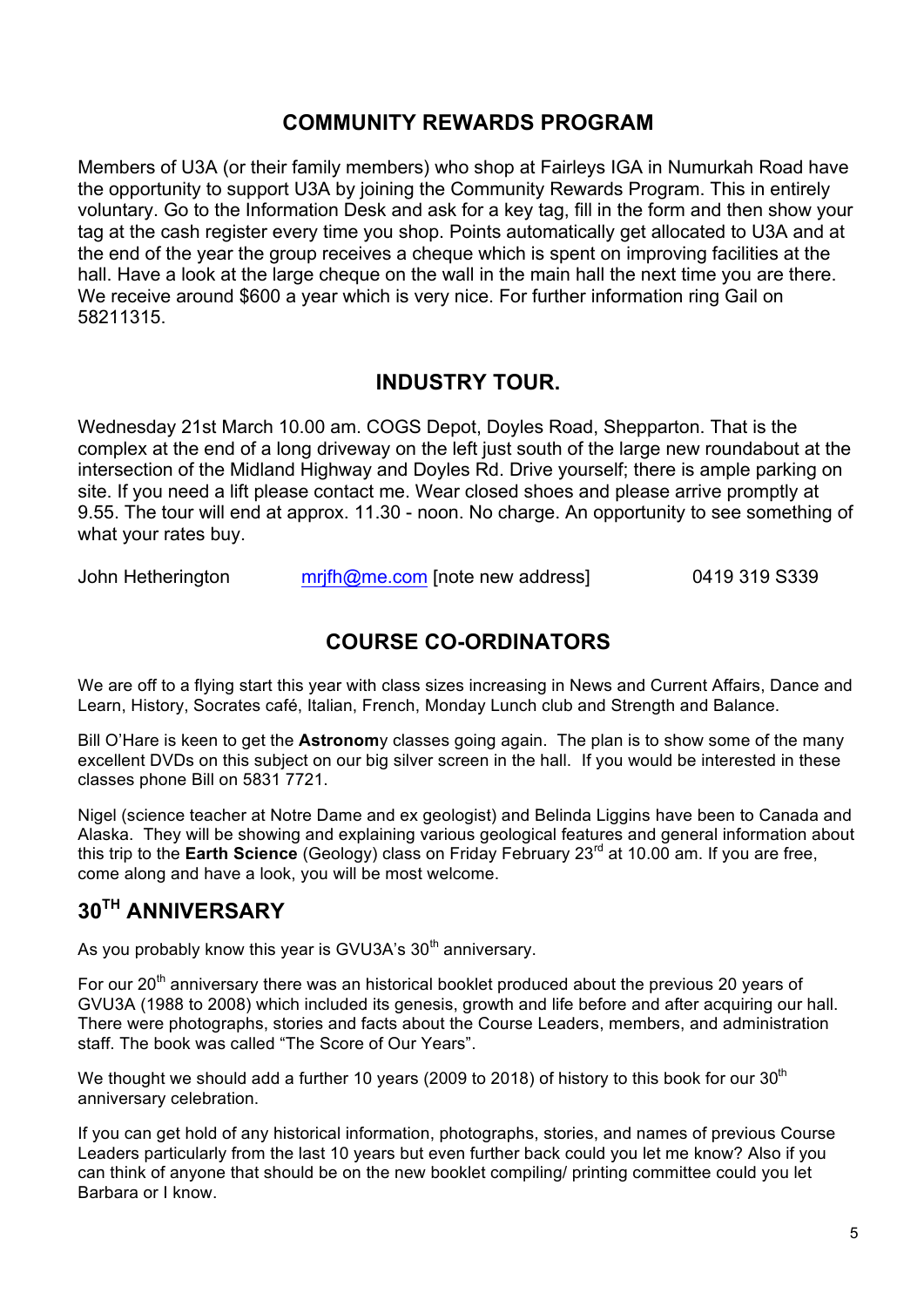# **NATURAL RESOURCES & REGIONAL DEVELOPMENT**

#### **FRIDAY MARCH 2**, 10 am U3A Hall

**GUEST SPEAKERS**; Fabian McCloy, Head of Customer & Community Operations and Scott Wikman Dams Operations Manager South, Goulburn Murray Water.

**SUBJECT**; They will give an overview on the Recreation & Land Business within GMW and the connection between this work and the State Governments Water for Victoria Plan. They will also touch on the community engagement work that GMW does around storages via the Land & Water Groups.

**FRIDAY MARCH 9**, 10 am U3A Hall.

**GUEST SPEAKER**; Geraldine Christou, Director Sustainable Development COGS.

**SUBJECT**; What's happening in Shepparton, particularly in the agricultural sector and the SAM Project.

**Contact** John Dainton ph. 58213881 mob 0417 549 502

# **SOCRATES CAFÉ**

On Monday 22 March at 10.00 am John Hammond will introduce an open discussion on Marriage. The open discussion format operates under the Chatham House rule which secures anonymity beyond the actual meeting.

All welcome

**Contact: John Lawry jrlawry@bigpond.com or 58231704 for further information.** 

#### **HISTORICAL STUDIES**

On Monday 12 March at 10.00 am John Dainton will present a paper on the Pine Lodge Station.

All welcome.

**Contact: John Lawry jrlawry@bigpond.com or 58231704**

#### **HISTORICAL STUDIES COACH TRIP, MONDAY APRIL 9**

Visiting some historic sites in the Rodney District

Departs Ford's Bus Depot Telford Drive Shepparton 9am returns approx. 4.30pm

**COST \$20**, buy own lunch Murchison Bakery

Money required April 3 coffee morning

**Contact** John Dainton ph. 58213881 mob. 0417 549 502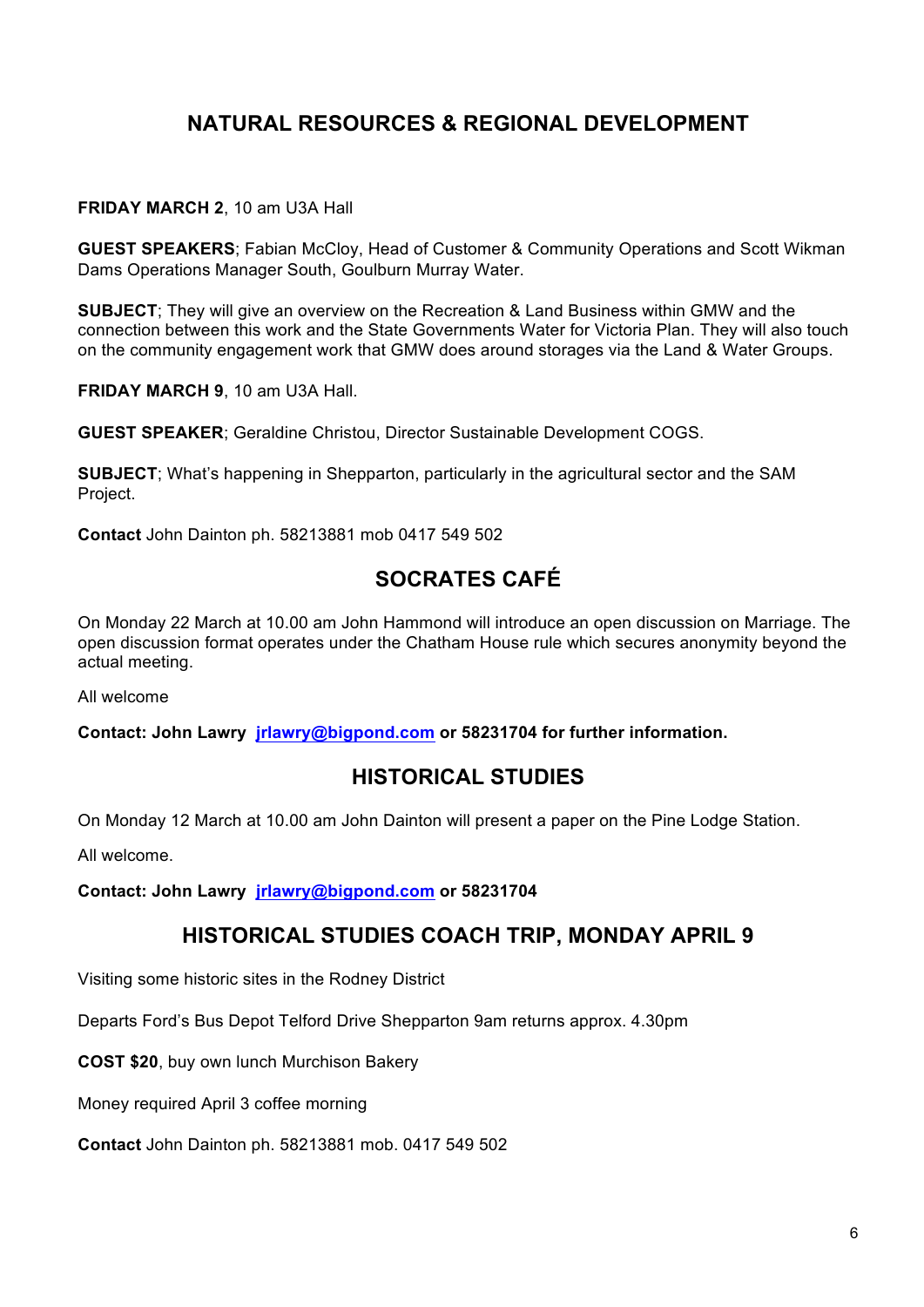# **OPERA APPRECIATION**

Hello to the Opera lovers of the club. The next opera, L'Elisir d'Amore, will be screened in Wangaratta on Sunday March 4 at a time to be advised much nearer the date. Please let me know if you'd like to attend on dyerm979@gmail.com or 0417580025. I also need to know if you can take your car or need a ride. Madeline



# **GARDENING GROUP**

The GVU3A Garden Group has been resurrected by Jan Vibert. They will meet on the 3<sup>rd</sup> Wednesdav of the month at 9.30 am. On Wednesday February 21st the group will meet at Jan's place 22 Gordon Drive Kialla. Should you get this newsletter in time you will be most welcome to attend this day. The garden visit in March will be decided at this February meeting and a note about the March meeting will be pinned to the notice board at GVU3A. Later visits will include gardens in Tatura, Congupna and a herb garden in Echuca.

If you are interested ring Jan on 5823 5433 or just show up on the day.

#### **BIRDWATCHING**

Our first outing for 2018 will be on the 21st March at Gemmill Swamp Nature Conservation Reserve Mooroopna. The wetland is 95% full at present so should have water when we visit. Please meet at the U3A hall for a 9am departure or at the scout/guide hall Echuca Road Mooroopna at 9.15, this is a morning outing.

Please contact Don Roberts 58252404 0448889224 or Marg Clarke 0429350875.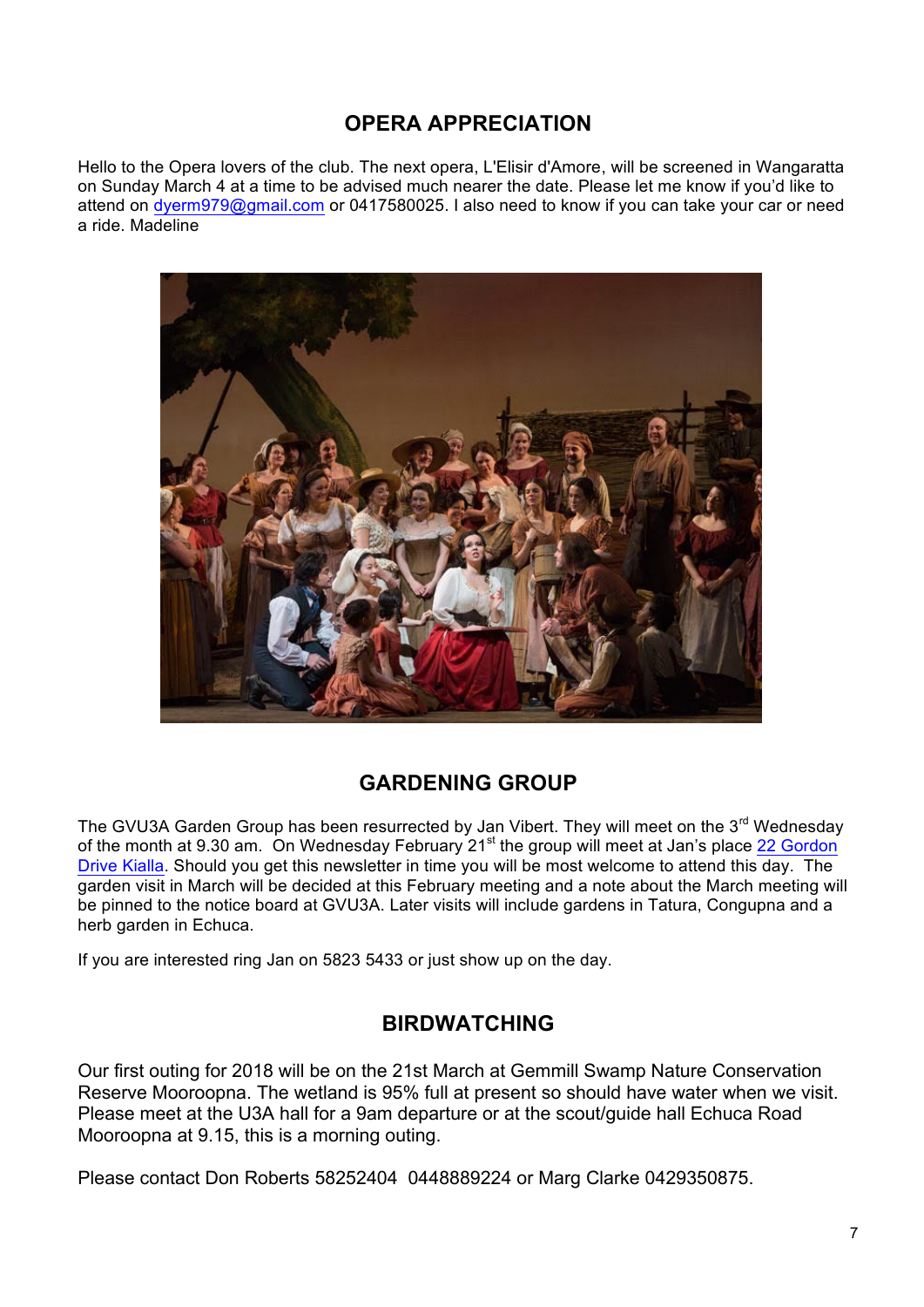# **LEARN TO PLAY BRIDGE**

At U3A bridge is played socially each Wednesday and also on Monday nights and Saturday afternoon. Bridge is the most popular card game in the world. You can enjoy bridge socially or go on to play at the many congresses across Australia.

If you would like to learn to play bridge, a four week course will start on Wednesday7 March 6- 8.30pm. After the 4 week course you will be invited to play supervised bridge on Wednesday (6-8.30pm), with experienced players available to assist. The course is suitable for those with no previous experience and also for those seeking to refresh their bridge skills.

The course will be run by Derek Poulton, assisted by members of the Shepparton bridge club. Players start playing 'minibridge' in first lesson. This allows participants to play bridge and have fun playing the cards right away. From week two we teach players a simple way to bid, based on the standard american system, and using Paul Marston's book 'Introduction to bridge - 5 Card Majors'. Copies of the book will be provided at a reduced cost to participants.

For further information contact Derek Poulton email dcp.klp@gmail.com, ph 58254112, www.wix.com/sheppartonbridgeclub/2014

#### **SNOWY MOUNTAINS TRIP 2018**

Monday 19th March 2018 to Friday 23rd March 2018

27 members and friends have paid their deposit for the trip The total cost for the trip is \$915:00 with a Single Supplement of \$220:00.

The final payment of \$ 715:00 per person is due on Wednesday 28th February 2018 ,

Please advise me before departure of the tour if you have any dietary or room requirements, - such as being diabetic ,gluten free diets or allergies or single beds or the ability to negotiate stairs

Fords Coach will depart Fords Coach Travel Depot at 11 Telford Drive Shepparton at 8:00am on Monday 19th March 2018 and return on Friday 23rd March at approx 6:00pm

Parking is available at Telford Drive

Payment can be made by cash, cheque payable to Goulburn Valley U3A or direct to the U3A Trip Account

Looking forward to seeing you on 19th March 2018

# **BOOK GROUP 3**

We currently have 2 book groups running and there is interest in forming a third group. We need 10 members to fill the group so if you are interested please ring Gail on 58211315 so we can get the group started ASAP.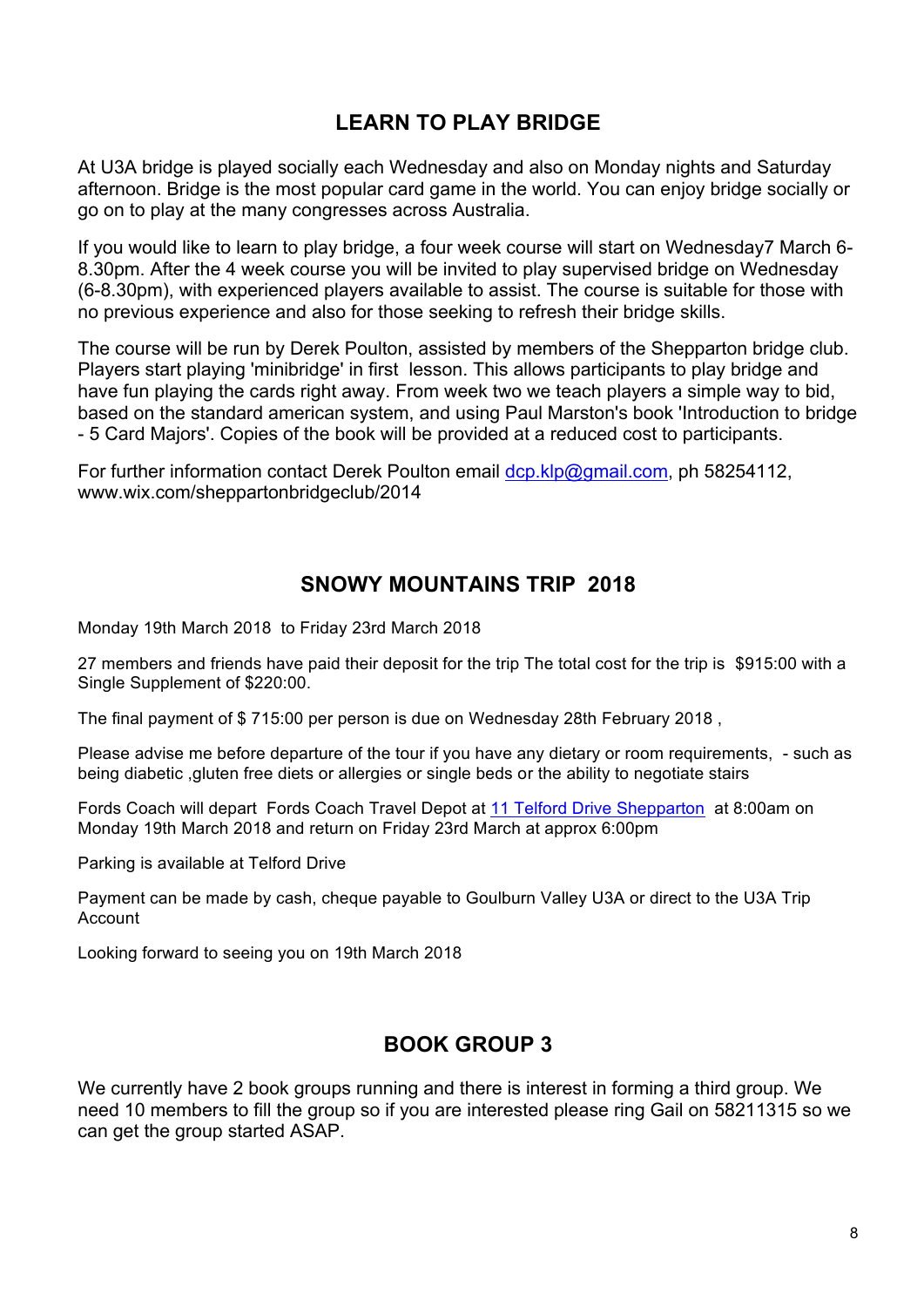## **CANINE CAPERS**

Had lovely walkies from the west side of the lake with lovely shade trees there. Doggies all went in for a swim at the boat launch site even the newbie, Charlie, from the puppy farm. He is coming on in leaps and bounds but still hesitates at being patted.

Katie's puppies are due on the  $23^{rd}$  February but this time I will charge for the initial vaccination from the vet as it costs circa \$200 a puppy. One new mother paid last time so I was only out \$1000 and can't do that this time again, sorry. There will be a vet fee for implantation of the device that can identify the dog and owner, microchip, and a second vaccination to be paid for as well. After that it is annual vaccination fee from the vet.

They do not cost much to feed healthy food. Remember they are mammals and if it is not good for you it is not good for them either. Also onion, chocolate and macadamia nuts are poisonous to them. I strongly suggest to delay the implantation of the microchip because they are so small and it is a painful procedure. I always get the vets to hold the puppy because I do not want the puppy to identify the pain with me in any way. If you want a puppy you will need appropriate fencing as they will not be road safe until trained.

March walkies will be held on Monday  $5<sup>th</sup>$  March at 0830 from the western side of the lake and all welcome especially those that want to walk doggies but do not have one also any potential puppy owners from Katie or another source.

A DOG IS THE ONLY PAWSON THAT LOVES YOU MORE THAN HE LOVES HIMSELF.

Janiene Sandford

0409337520

# **COMPUTERS / FACEBOOK / PHOTOBOOKS**

All classes have (or about to) commence. Creating photobooks begins on Thursday February  $22<sup>nd</sup>$  and will be held on the second and fourth Thursdays commencing at 3pm. Facebook sessions begin on March 1st (held on first and third Thursdays at 3pm). Participants for Facebook need to bring a device to access their Facebook account (laptop, phone or tablet/ipad). If you don't already have a Facebook account, we'll set this up on your first session.

There are still some places left for computers on Mondays.

David Muir 0414881369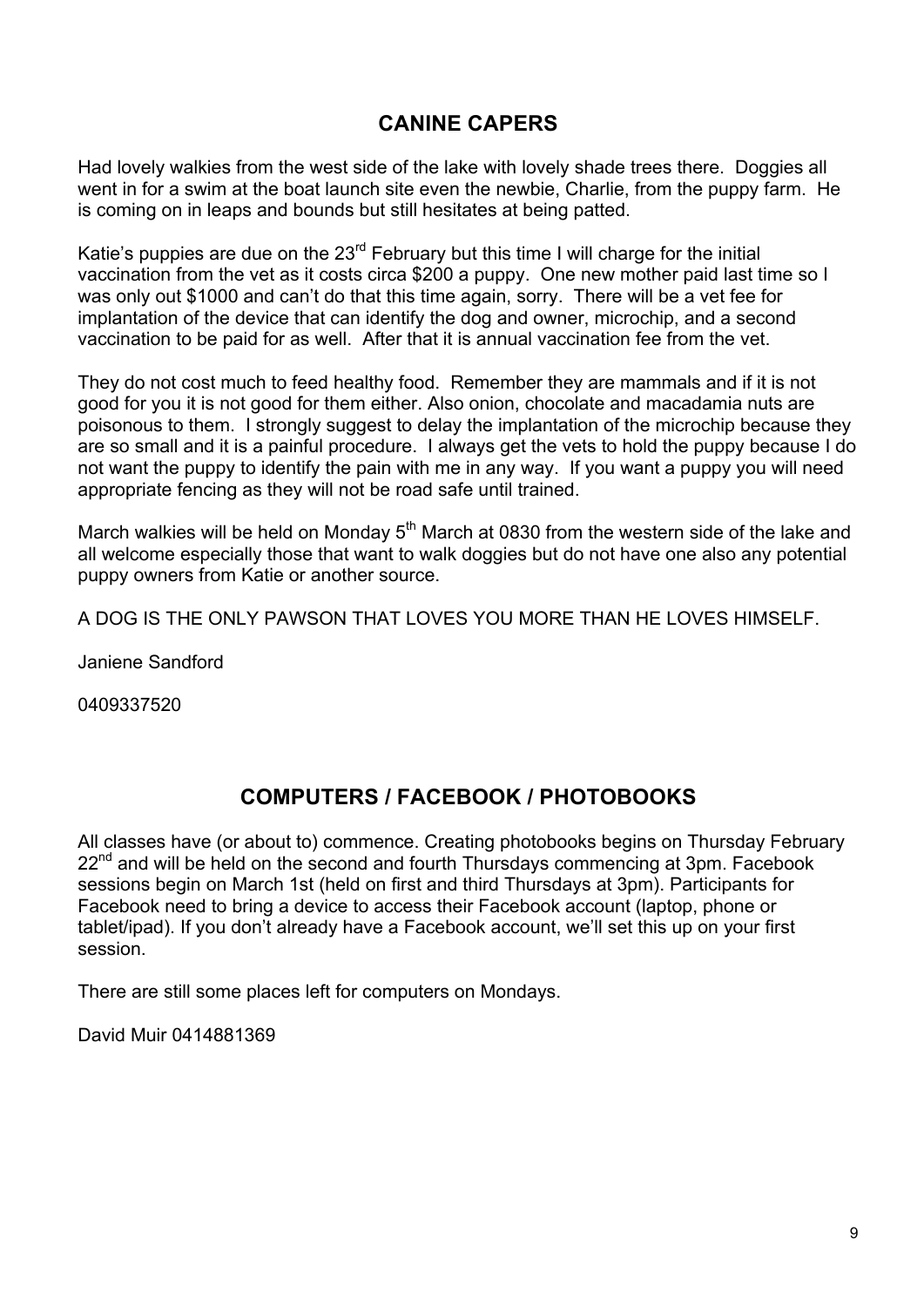#### **WEBSITE**

Don't forget we have a website. If you miss a newsletter or can't find your timetable of list of courses on offer this year, they can be found there.

Course leaders don't forget you can always have something added to a webpage specifically for your course. You can add links to other sites, links to appropriate video clips, photos of your activities, references for leading into or following up from a session.

Please feel free to contact me about having this happen and learning how to do it yourself.

David Muir 0414881369

## **THOSE WERE THE DAYS**

Mingling with frantic Christmas shoppers, desperate and overtired, would have to explain why I was enticed into the blackened cavelike teenagers clothing shop with its psychedelic flashing lights and pulsating music. Through the smoke infused gloom, I found not the funkie socks I had been searching for, but funkie teenagers with tattooed, body pierced, spiked and purple hair. Feeling conspicuous and my seniority among this younger generation, I managed to weave my way through the gloom, nauseated from the stuffy unventilated cave, to escape with a sinking feeling of my senses being insulted.

Thoughts drew me back to the 1950's, the large friendly department stores, courteous shop assistants, well dressed customers in their immaculate suit and hat. Shopping was not a frantic scramble but a leisurely, friendly experience.

Those were the days! How many times have we heard the more mature person reminiscing about the simple, carefree and uncomplicated life compared to the busy life of today. Some refer to them as the good old days but were they? Nostalgia often gives us unrealistic pictures viewed through rose coloured memories.

School was different, learning to write on blackboard slates, emphasis placed on well formed and neatly sloped writing. The one reader we had for the entire year was very monotonous, especially for those who were eager for something more challenging. A complete contrast to the vast choices of the he techno-savvy children of this modern generation.

School teachers were respected and beyond reproach, although this was sometimes flaunted. We can all remember the black board duster whizzing through the air and making contact with a class chatterer. Followed by "Emily, you will remain after class and write I shall not talk in class one hundred times". Or when the boy, sitting behind a girl was tempted to dip her plait in the ink well. And the booming voice that followed "Jones, you have been warned before, out the front, NOW!! Hold out your hand". The class silent and cringing as the sound of leather against bare flesh, again and again.

Most children rode bikes or walked miles to and from school. In winter frost covered the grass and ice froze the puddles, toes and fingers tingled with the cold. The one open fire place did nothing or little to thaw the chill in our bones. No wonder chill -blanes were the bane of our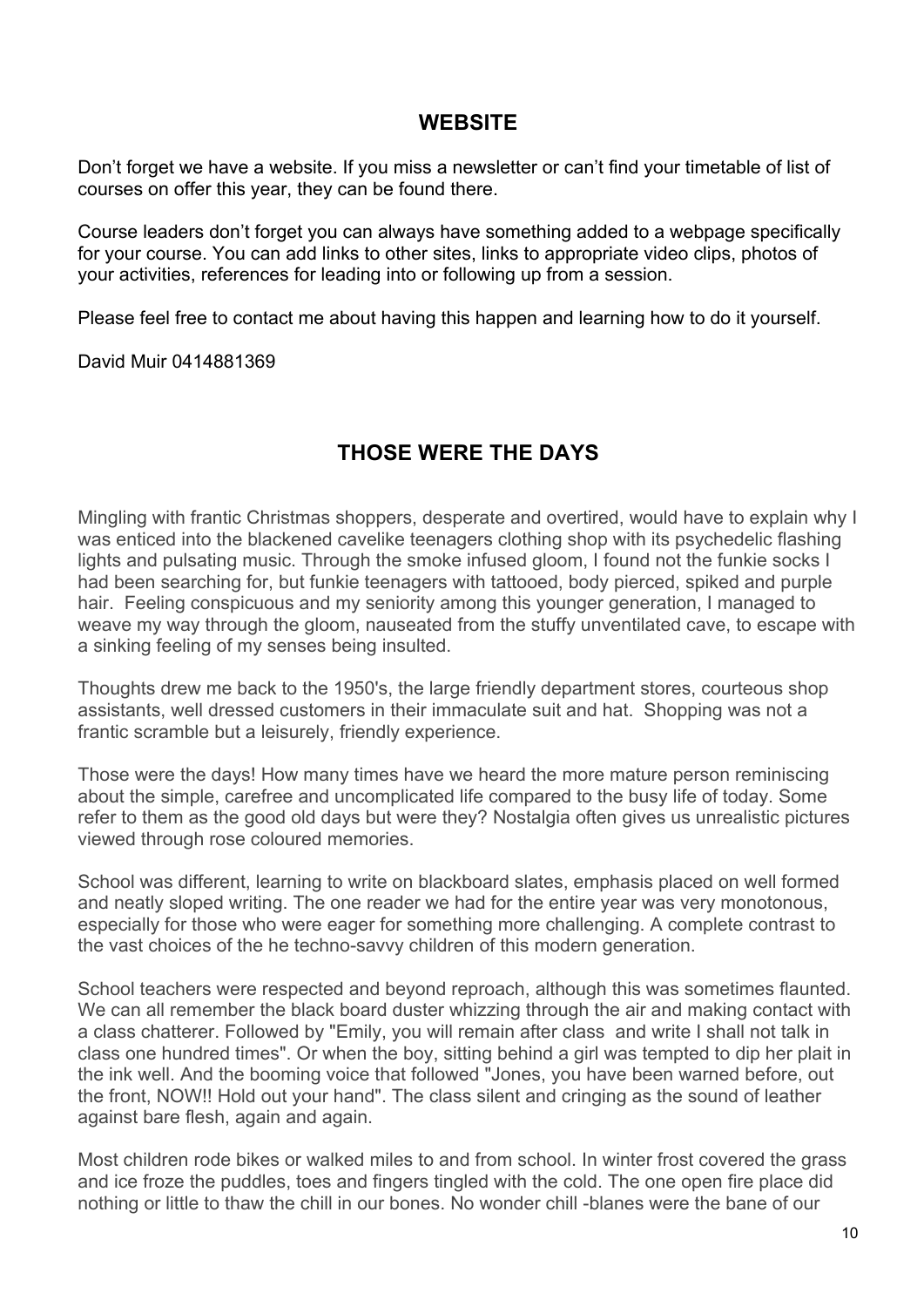lives. The small milk drink bottles delivered to every school were never refrigerated. Today this would have definitely been against health regulations.

Our children are aghast at the thought of no television. "What did you do after school, or before going to bed. " Shrieks when told of our nightly routines listening to Dad and Dave or Bob Dyer and Pick a Box on the wireless while sitting around the fire, or maybe we read a book.

At weekends, and unsupervised found us riding bikes, swimming in the river or playing with friends. Cars were fewer and the speed nothing compared to today, it considered safe to be on our own. Our lives were uncomplicated, we were content with the little we had, creating our own simple entertainment.

Parents were to be obeyed, their words were law and we paid the consequences if we did not cooperate. We possibly were more naive but with more common sense than compared to today's youngsters.

The depression following the war years was a struggle for many families, food and most items were acquired with saved coupons and many coped with little or no luxuries. Life for adults was harder, women scrubbed clothes by hand often in the cold outdoors, bucketing water from a near by tank and boiling in a copper. What child today would know what a flat iron or petrol iron was?

The outdoor lavatory and the sound of the night man on his rounds. Nobody missed that when sewerage and pulling the chain was introduced.

Sundays and everyone scrubbed, dressed in their best clothes and shoes and loaded into the family car to attend church. Not one member of the family dared to defy this sacred ritual and remain home.

Social events were rare and school picnics were high on the social calendar, everyone competing in the sack races and three legged race. Eagerly anticipated was also the end of year school break up concert, with Santa mysteriously appearing, supper served by the mothers with cream cakes transported in the big suitcase, cling wrap unheard of. Boiled milk coffee, raspberry cordial for the children. Not a pizza in sight!

Life was slower and each year seemed for stretch endlessly. Today's children and parents are consumed with busy schedules and after school activities and life seems to be whizzing by at an alarming rate.

Oh! I Yes the good old days! But then...........

I do not wish to forgo electricity or to use the dozens of appliances that make life easier. And no I will not relinquish my central heating or the cooling in summer.

There are so many pluses in today's society. Research into diseases and conditions that were deemed incurable has forged ahead in the last few years. Preventative vaccinations for the dreaded polio epidemic in the early 1950s and many childhood diseases are now compulsory for our young. Contraception, surgery skills, research laboratories, all advancing with new technology. Education has provided many with the chance to better themselves and obtain interesting vocations. Internet allowing information of any kind, communication by phones or texting, healthy economy, public transport, freedom to allow us to travel the world, social services and the list goes on.

This era life has never changed so fast with improvements every year and will be more so in the future. We could all debate the advantages and disadvantages and still not come to a compatible agreement.